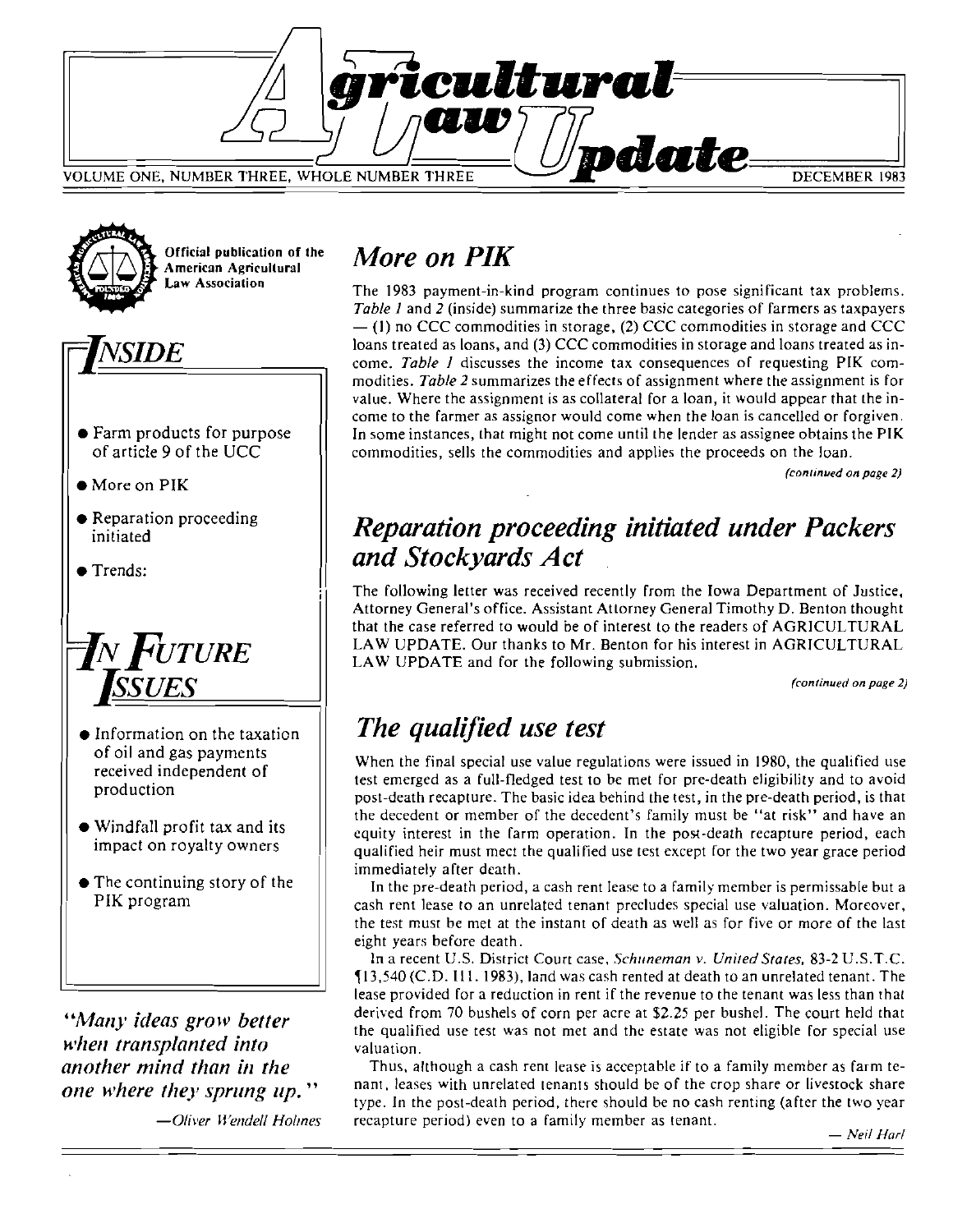### REPARATION PROCEEDING CONTINUED FROM PACE 1.

Dear Mr. Herz:

In 1979, our office initiated a reparation proceeding under the Packers and SLOckyards Act. 1921, as amended, on behalf of an Iowa livestock producer. The Secretary of Agriculture found that the respondent had committed an "unfair practice" in violation of 7 U.S.CA. § 208, and ordered that the respondent pay the complainant \$14,568.57 plus interest. The respondent then filed an action for declaratory judgment in Kansas Federal Court challenging Ihe Secretary's jurisdiction 10 issue a reparation order in this case.

The Court in Fort Scott Sale Co., Inc. v. *Hardy, 570 F.Supp. 1144 (D. Kansas 1983)* dismissed the respondent's action finding that the exclusive method for the review of reparation orders under the Act is in an enforcement proceeding under 7 U.S.C.A. §  $210(f)$ . Please find enclosed a copy of this case. We thought that since it is the most recenl construction in the Couns of the Act and the judicial review provisions of the statute, you might consider it for inclusion in the Agricultural Law Update.

Incidentally, we have now filed an action in the Federal District Court of Iowa Northern Division to enforce the Secretary's Order. Fort Scott has again challenged the Secretary's jurisdiction, so there may be a reported decision construing the Secretary's authority under the Acl.

Thank you for your consideration. Sincerely,

Timothy D. Benton Assislant Attorney General Farm Division

## Fort Scott Sale Company, Inc.,

v, Hardy,

570 F. Supp. J 144, (D. Kansas 1983).

Defendant brought reparation proceeding under Packers and Stockyards Act. (conlinued on page 5)

|          | icultural<br>Muo                                                                                                                                                                                                                                                                                                                                                                                                                                                                                                                                                                | date                                       |
|----------|---------------------------------------------------------------------------------------------------------------------------------------------------------------------------------------------------------------------------------------------------------------------------------------------------------------------------------------------------------------------------------------------------------------------------------------------------------------------------------------------------------------------------------------------------------------------------------|--------------------------------------------|
| Editor . | VOL 1. NO.3, WHOLE NO 3                                                                                                                                                                                                                                                                                                                                                                                                                                                                                                                                                         | DECEMBER 1983<br>. Bruce H. Herz           |
|          | AALA Editorial Liaison                                                                                                                                                                                                                                                                                                                                                                                                                                                                                                                                                          | Philip E. Harris<br>University of Colorado |
|          | Contributing Editors: Timothy D. Benton, Iowa Depart-<br>ment of Justice, Dale C. Dahl, University of Minnesota,<br>Neil E. Harl, Iowa State University, Keith Meyer, Universi-<br>ty of Kansas                                                                                                                                                                                                                                                                                                                                                                                 |                                            |
|          | For AALA membership information contact Margaret R<br>Grossman, University of Illinois, 151 Bevier Hall, 905 S.<br>Goodwin, Urbana, IL 61801 (217) 333-1829                                                                                                                                                                                                                                                                                                                                                                                                                     |                                            |
|          | CENTURY COMMUNICATIONS, INC.<br>Agricultural Law Update is owned exclusively by Century<br>Comnitional long and published in conjunction with the<br>American Agricultural Law Association Publication of-<br>fice: Century Communications, Inc. 5520-G Touhy Ave.,<br>Skokie, JL 60077 (312)676-4060. Philip C. Miller, Presi-<br>dent, Marilyn M. Miller, Vice President, Lynn O. Hender-<br>son, Vice President; Christine A. Waligorski, Secretary.<br>Copyright 1983 by Century Communications, Inc. All<br>rights reserved. First class postage paid at Skokje, IL 60077. |                                            |

| MORE ON PIK                                                                           |                                                                                                                                       |                                                                                                                                                                                                                                        |  |
|---------------------------------------------------------------------------------------|---------------------------------------------------------------------------------------------------------------------------------------|----------------------------------------------------------------------------------------------------------------------------------------------------------------------------------------------------------------------------------------|--|
| CONTINUED FROM PAGE 1                                                                 | PIX Tax Treatment                                                                                                                     |                                                                                                                                                                                                                                        |  |
| Table I<br>Category of Taxpayer                                                       | (Assuming Farmer is a Qualified Taxpayer<br>Method of Account                                                                         |                                                                                                                                                                                                                                        |  |
|                                                                                       | Cash                                                                                                                                  | Accrual                                                                                                                                                                                                                                |  |
| I. No commodities in CCC<br>storage                                                   |                                                                                                                                       |                                                                                                                                                                                                                                        |  |
| · PIK amount requested<br>in 1983                                                     | PIK amount taxable when sold (or fed to<br>animals and animals are sold)                                                              | Commodity on hand includible in closing<br>inventory                                                                                                                                                                                   |  |
| · PIK amount requested<br>m 1984                                                      | (same as above)                                                                                                                       | If taxable year ends before PIK entitlement<br>date, contract right apparently not includible<br>in closing inventory; not clear if year closes<br>after PIK entitlement date                                                          |  |
| II. Commodities in CCC<br>storage. CCC loan treated<br>as Ioan                        |                                                                                                                                       |                                                                                                                                                                                                                                        |  |
| • PIK amount requested<br>in 1983                                                     | Gain on commodity given up taxable<br>in 1983                                                                                         | Any gain on commodity given up taxable<br>in 1983 (commodity may have a basis)                                                                                                                                                         |  |
|                                                                                       | PIK amount taxable when sold (or fed to<br>animals and animals are sold).                                                             | Commodity on hand includible in closing<br>inventory<br>If taxable year ends before PIK entitlement<br>date, contract right apparently not includible<br>in closing inventory; not clear if year closes<br>after PIK entitlement date  |  |
| · PIK amount requested<br>in 1984                                                     | Gain on commodity given up taxable<br>in 1984                                                                                         | Any gain on commodity given up taxable.<br>in 1984 (commodity may have a basis)                                                                                                                                                        |  |
|                                                                                       | PIK amount taxable when sold (or fed to<br>animals and animals are sold)                                                              | If taxable year ends before PIK entitlement<br>date, contract right apparently not includible<br>in closing inventory; not clear if year closes<br>after PIK entitlement date                                                          |  |
| III. Commoduies in CCC<br>siorage, CCC loan treated<br>as income                      |                                                                                                                                       |                                                                                                                                                                                                                                        |  |
| . PIK amount requested<br>in 1983                                                     | Gain or loss recognized on commodity<br>given up taxable in 1983 to extent amount.<br>differs from that reported in income<br>carlier | Gain or loss recognized on commodity given<br>up taxable in 1983 to extent amount differs.<br>from that reported in income earlier                                                                                                     |  |
|                                                                                       | PIK amount saxable when sold (or fed to<br>animals and animals are sold)                                                              | Commodity on hand includible in closing<br>inventory<br>If taxable year ends before PIK entitlement<br>date, contract right apparently not includible<br>in closing inventory; not clear if year closes<br>after PIK entitlement date  |  |
| . PIK amount requested<br>in 1984                                                     | Gain or loss recognized on commodity<br>given up taxable in 1984 to extent amount.<br>differs from that reported in income<br>earlier | Gain or loss recognized on commodity given<br>np taxable in 1984 to extent amount differs<br>from that reported in income earlier                                                                                                      |  |
| Neil Harl                                                                             | PIK amount taxable when sold (or fed to<br>animals and animals are sold)                                                              | Commodity on hand includible in closing<br>inventory<br>1f taxable year ends before PIK entitlement.<br>data, contract right apparently not includible<br>in closing inventory; not clear if year closes<br>after PJK entitlement date |  |
| Table 2                                                                               | Effects of Assignment                                                                                                                 |                                                                                                                                                                                                                                        |  |
| I. No commodities in CCC<br>storage                                                   |                                                                                                                                       |                                                                                                                                                                                                                                        |  |
| • Assignment in 1983, PIK<br>commodities received in<br>1983                          | Income recognized to assignor in 1983<br>from assignment (when value received)                                                        | Income recognized to assignor in 1983 from<br>assignment (when value received)                                                                                                                                                         |  |
|                                                                                       | Assignee has income in 1983 from PIK<br>commodities                                                                                   | Assignee has income in 1983 from PIK<br>commodities                                                                                                                                                                                    |  |
| • Assignment in 1983, PIK<br>commodities received in<br>1984 by action of<br>assignee | Income recognized to assignor in 1983.<br>from assignment (when value received)                                                       | Income recognized to assignor in 1983 from<br>assignment (when value received).                                                                                                                                                        |  |
| II. Commodities in CCC<br>storage, CCC loan treated<br>as Ioan                        | Assignee has income in 1983 from<br>constructive receipt of commodities                                                               | Assignee has income in 1983 from<br>constructive receipt of commodities.                                                                                                                                                               |  |
| * Assignment in 1983, PIK<br>commodities received in<br>1983                          | Income recognized to assignor in 1983<br>from assignment (when value received)                                                        | Income recognized to assignor in 1983 from<br>assignment (when value received).                                                                                                                                                        |  |
|                                                                                       | Assignor has gain on commodity given<br>up in 1983                                                                                    | Assignor recognizes any gain on commodity<br>given up in 1983                                                                                                                                                                          |  |
|                                                                                       | Assignee has income in 1983 from PIK<br>commodities                                                                                   | Assignee has income in 1983 from PIK<br>commodifies                                                                                                                                                                                    |  |
| • Assignment in 1983, PIK<br>commodities received in<br>1984 by action of<br>assignee | Income recognized to assignor in 1983<br>from assignment (when value received)                                                        | Income recognized to assignor in 1983 from<br>assignment (when value received)                                                                                                                                                         |  |
|                                                                                       | Assignor has gain on commodity given.<br>up in 1984.                                                                                  | Assignor recognizes any gain on commodity<br>given up in 1984                                                                                                                                                                          |  |

Neil *Harl and Philip Harris* Assignee has income in 1983 from

constructive receipt of commodities

Assignee has income in 1983 from constructive receipt of commodities.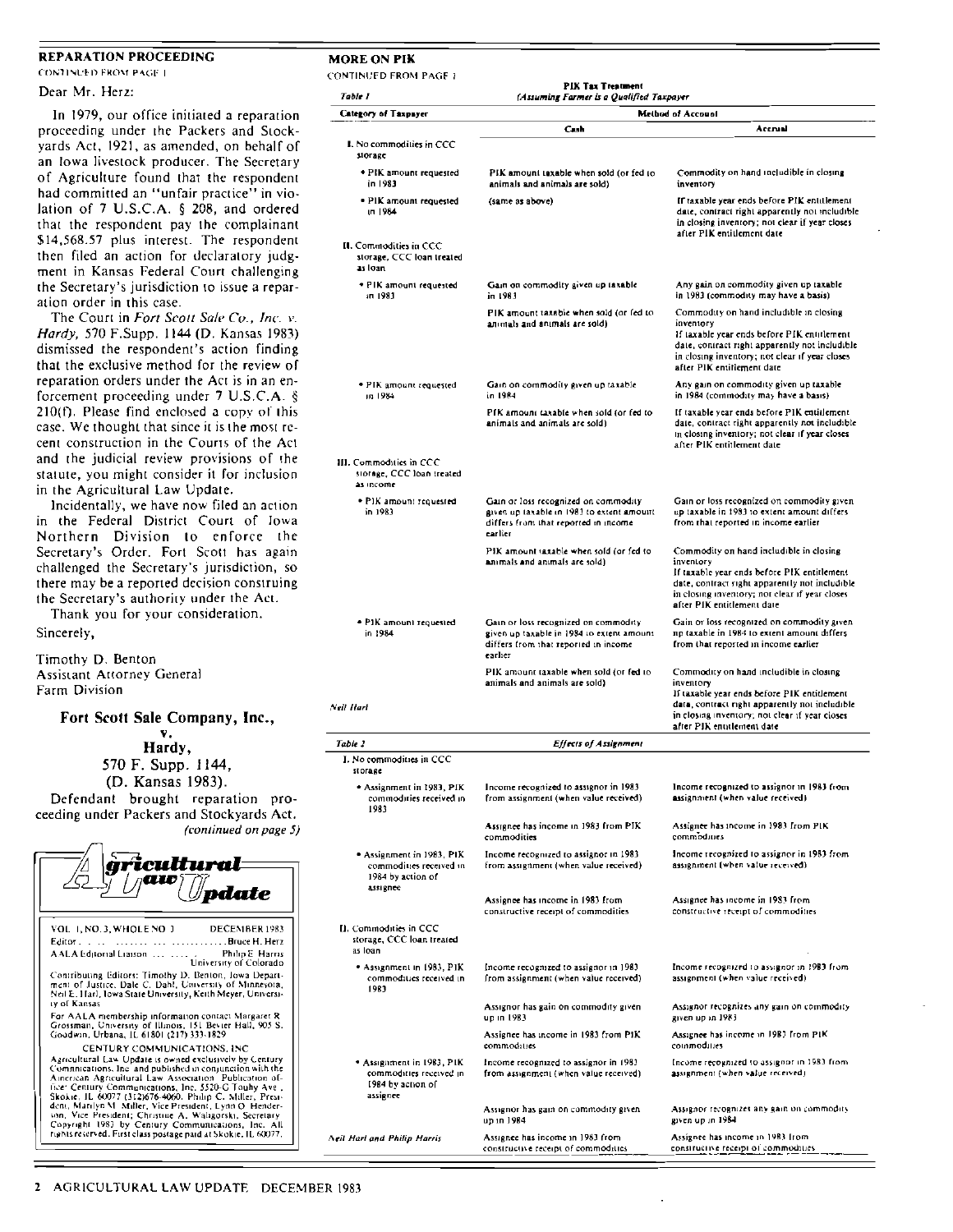# *=INDEPTH*

## Farm products for purpose of Article 9 of the UCC

*by Keith Meyer* 

Under 9-102(1) any credit transaction in~ tended to create a security interest in personal properry triggers the application of Article 9. Tangible personal property is divided into four classes of property: "consumer goods, "equipment," "farm products" and "inventory." These classifications are mutually exclusive and correct classification of the goods is crucial to proper creation and perfection of a security interest. Recently there has been considerable interest in the difference between "farm products" and "inventory."

In order to be "farm products" under section 9-109(3) the goods must be a crop or product of a crop or livestock, in the possession of the debtor who is engaged in a farming operation. The possession requirement is probably the most troublesome. Remember, however, that to have farm products all three of the reqniremenls must be satisfied.

The possession issue can arise when a farmer stores grain in a commercial ware· house or when the debtor's cattle are being fattened in someone else's commercial feedlot. Each of these situations will be briefly considered.

At harvest a grain farmer will generally store some or all of the crop on the farm or at a local elevator because cash prices tend to be lowest at harvest. When lhe farmer stores the harvested grain on his farm there is no problem with the possession requirement inasmuch as the debtor-farmer has physicaJ possession of the grain. The grain stored in an elevalor or warehouse is another matter.

Upon deposit of the grain in the elevator, the farmer will generally receive either a negotiable or nonnegotiable warehouse receipt. Clearly, the grain is still owned by the farmer and he will be emitled to sell it whenever he chooses, but he obviously does not have physical possession of the grain. Moreover, sinee it is a fungible product, the exact grain deposited will have been commingled with other similar grain. Assuming a warehouse receipt has been issued, $\lambda$  a document of title' is now involved and the question is, ean the grain still be classified as "farm products"? While there is a crop or a product of a crop, there is a problem with the requirement that the grain be in the possession of a debtor engaged in fanning.

Possession is not defined in the Code and therefore it is unclear precisely what the drafters meant. If possession means physical possession by the farmer who owns the grain, it would mean that the grain deposited in the elevator ceased to be "farm products." Also, the elevator is not engaged in farming and this presents a problem in view of comment 4 to 9-109 which provides in part:

"When crops or livestock or their products come into the possession of a person not engaged in farming operations they cease to be 'farm products.' If they come into the possession of a marketing agency for sale or distribution or of a manufacturer or processor as raw materials, they become inventory."

Consequently, the creation and perfection of a security interest in the warehouse receipt would be of primary concern.'

On the other hand, it can be argued that if the drafters wanted possession to be construed broadly, the warehoused grain could still be considered to be in the possession of the farmer. Some Code sections certainly point in the direction of broad construction of "possession." For example, section 9·205'5 allowing the debtor significant control over the property might suggest this. Also, section 9-305 could support a broad construction of possession. This seetion provides in part: "If such eollateral other than goods covered by a negotiable document is held by a bailee, the secured party is deemed to have possession from the time the bailee reeeived notification of the seeured party's interest."

While 9·305 obviously deals wilh perfec· tion, the argument can be made that nonnegoriable warehouse receipts in the hands of the farmer should be sufficient to be possession for purposes of the definition of "farm produets." And, if there were a negotiable warehouse receipt issued, it would represent ownership of the goods and therefore the farmer possessing the title would be in possession of the goods.<sup>3</sup> In short, the farmer is still the owner of the harvested crop and it is simply in the hands of an agent. The farmer has to pay storage fees and the farmer, not the elevator, decides when to sell. It must also be noted that Professor Gilmore stated in his treatise that "Goods eease to be 'farm Products' when they are subjected to any manufacturing operation ... or when they move from the *possession ond ownership* of a farmer to that of a non·farmer (canner, cooperative, etc.).6 In addition, it must be noted the drafters could have simply inserted the word "physical" before the word possession in the definition of farm products.

Assuming *arguendo* it was determined that the stored crops are not to be considered "farm products," the issue is what type of collateral do you have then. One possibility is that the warehouse receipt could some how be considered proceeds of "farm products." The argument would be that the warehouse receipt was received upon "exchange" for the crops.' This is probably an unpersuasive argument because the thrust of section 9-306 is that the debtor has given up all control and in (erest in the collateral.

If the stored grain were to be considered a "good," the only possibility would be "inventory." Comment 3 to section 9-109 states: "The principal tcst to determine whether goods are inventory is that they are held for immediate Or ultimate sale. Implieit in the definition is the criterion thal Ihe prospective sale is in the ordinary course of business." But there are severe problems with concluding the arain is "inventory." While most grain farmers will hold their grain for sale, the drafters of the Code chose to treat the farmer differently by not defining the farmer's goods held for sale as "inventory." Also, Professor Gilmore, in describing "farm products" stated:

" 'Farm products' are in effect a farmer's inventory, .. although there is no 'held for sale' language in the definition, it is in highest degree unlikely that farm products not destined for sale will ever show up as collateral for loans."<sup>3</sup> All this appears to establish the stored grain would still be classified as "farm products." Finally, it must be noted that proper classificatiom of the good is still important even if the issuance of the warehouse receipt would make the document of title rules applicable.<sup>9</sup>

The reeent case of *Garden City PCA* v. *International Coale Systems,* 32 UCC Rep. 1207 (DDC Kan. 1981), involved the possession requirement when livestock were the collateral. PCA had a security agreement which covered all of debtors' cattle, including after-acquired cattle. The cattle were not in the physical possession of the deblor ·owner. Rather, ICS, a feedlot operation, apparently was fattening the cattle for debtor and always had possession of *the* cattle. ICA sold the cattle to meat paekers. PCA sued ICS and packers in comersion.

The court held the cattle were not "farm products" but were inventory. Its reasoning was that rhe debtor never had possession *(continued on next page)*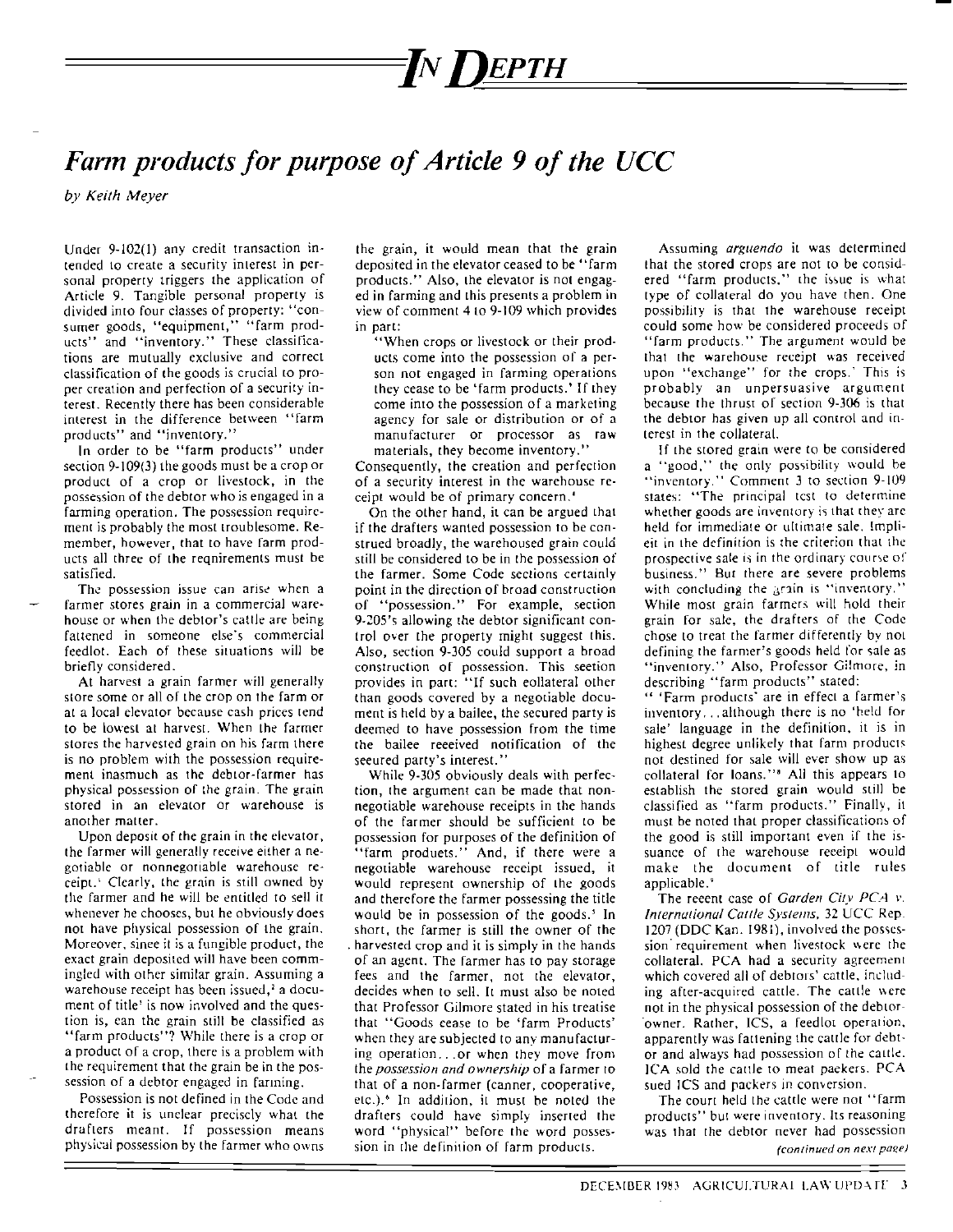and ICA was not viewed as debtor's agent for purposes of establishing possession. In short, the court seems to read the possession requirement of 9-109(3) to be limited to physical possession.

Having determined that the cattle in the feedlot were inventory, the court concluded that the Packer which bought the cattle from ICS bought them in the ordinary course of business and took free of any perfected security interest in the cattle. The court relied upon 9-307(1) which provides that the buyer takes free of any security interest created by his seller. While not expressly stating it, the court must have concluded that ICS was acting as an agent of the debtor here when it sold the cattle to packer inasmuch as 9-307(1) only applies to security interests created by the seller. If ICS were considered the seller, 9-307(1) would not apply. Assuming that the court is correct that the cattle were inventory and PCA was not properly perfected, what result if ICS is considered the seller? See UCC  $\frac{85}{5}$  9-201, 301, 1-109 and 2-403(2).

While the facts are not totally clear in International Cattle Systems, the analogy to the stored grain is striking. The farmer was apparently still the owner of the cattle, he was undoubtly paying the feedlot for its services, and he probably was determining when the cattle would be sold. Consequently, the agruments made about possession and stored grain apply when owned livestock are not in the physical possession of the debtor. This all assumes the cattle could always be identified.

The Kansas legislature responded to the International Cattle Systems case by adding the underlined words to the definition of "farm products":

(3) "farm products" if they are crops or livestock or supplies used or produced in farming operations or if they are products of crops or livestock in their unmanufactured states (such as ginned cotton, wool-clip, maple syrup, milk and eggs), and if they are in the possession of a debtor engaged in raising, fattening, grazing or other farming operations or if they are livestock being held in a feed lot, as defined in  $K.S.A.$  47-1501, and any amendments thereto. If goods are farm products they are neither equipment nor inventory;

Governor Carlin, however, vetoed the bill. The Governor's veto message suggested that this was a substantial change in the Uniform Commercial Code and all interested parties were not given an adequate opportunity to pursue the ramifications of the proposed change. Part of the opposition to this suggested change in the Code came from cattle buyers. They viewed it just as another extension of the protection extended financiers by 9-307(1).

The questions of what collateral is considered farm products and whether 9-307(1) should be changed exist in most farm states today. As one considers whether it is wise to change any "definitions" in the Uniform Commercial Code, or for that matter 9-307(1), the impact upon other provisions of the UCC must be carefully considered. Also, what impact the changing of the farm products exception of 9-307(1) would have upon the "financing" of farmers cannot be overlooked.

1. For definitions of warehouse receipts under the Code, see U.C.C. §§ 1-201(15), 2-201(45),  $9-105(1)(f)$ ,  $7-102(1)(e)$ ,  $7-201$ ,  $7-104$ .

2. Most times the farmer will receive a weight or scale ticket first and then will receive a warehouse receipt. A weight or scale ticket will normally show the date, the name of the depositor, gross weight of truck or wagon, net weight, test weight of the kind of grain, and the signature of the agent of the elevator. Normally these tickets will be serially numbered. The warehouse receipt which will either be a state or fedcrally approved form will contain, among other things, a statement whether the grain received is to be delivered to bearer, to a specified person, or to his order; the date of the issuance of the receipt, the net weight of the grain along with the grade; and the words "negotiable" or "nonnegotiable." For statutes dealing with the form of the warehouse receipt, see e.g., Iowa Code Ch. 543 (1980); Kan. Stat. Ann. § Ann. § 34.239 (1981); 7 U.S.C.A. § 260 (West 1980). It must also be noted that Section 7-202 prescribes a form for warehouse receipts. The failure to follow it will result in liability for any loss caused by the omission of a required term. Some state-and all federally licensed elevators must issue warehouse receipts. Those that do not issue receipts rely on weight tickets and settlement sheets. Clearly, farmers should obtain warehouse receipts. For cases dealing with the rights of warehouse receipt holders and weight ticket holders, see United States v. Luther, 225 F.2d (10th Cir. 1955); Farmers Elevator Mut. Ins. Co. v. Jewett, 394 F.2d 896 (10th Cir. 1968); Hartford Accident & Indem. Co. v. Kansas, 247 F.2d 315 (10th Cir. 1957); In re Cheyenne Wells Elevator, 251 F. Supp. 275 (D. Colo. 1966); Stevens v. Farmer's Elevator Mut. Ins. Co., 197 Kan. 74, 415 P.2d 236 (1966).

3. See U.C.C.  $\frac{1}{2}$  1-201(15), 1-201(45),  $9-105(1)(1)$ , 7-102(1)(e).

4. Clearly, a document of title is a separate type of collateral and can easily be pledged if negotiable. There also are different rules governing the creation and perfection of security interest in them. U.C.C. §§ 9-102(1), 9-203, 9-304, and Comments; cf. § 9-401(3). For general discussion of this area see Meyer, "Crops" as Collateral for an Article 9 Security Interest and Related Problems, 15 U.C.C.L.J. 3, 27-29  $(1982)$ 

5. See Comment 2 to U.C.C. § 9-304. The Comment to Section 9-305 reinforces this theory

when it states: "Possession may be by the secured party himself or by an agent on his behalf; it is of course clear, however, that the debtor or a person controlled by him cannot qualify as such an agent for the secured party.'

For some cases dealing with perfection by possession, see, e.g., In re Copeland, 531 F.2d 1195 (3d Cir. 1976) (escrow agent can retain possession); Lee v. Cox, 18 U.C.C. Rep. 807 (M.D. Tenn. 1976) (registration papers of Arabian horses not possession); Blumenstein v. Phillips Ins. Center, Inc. 490 P.2d 1213 (Alaska 1971) (possession not established by creditor removing equipment from boat and preparing it for winter).

6. 1 Gilmore, Security Interests in Personal Property § 12.3, at 374 (emphasis added).

7. Section 9-306(1) provides in part: " 'Proceeds' includes whatever is received upon the sale, exchange, collection, or other disposition of collateral or proceeds.'

8. 1 Gilmore, note 6 supra, at 734. For some cases dealing with when a good is "farm products" or "inventory," see, e.g., United States v. Hext, 444 F.2d 804 (5th Cir. 1971); In re Collins, 28 U.C.C. Rep. 1520, 3 B.R. 144 (D.S.C. 1980); K. L. Smith Enterprises, Ltd. v. United Bank of Denver, 28 U.C.C. Rep. 534, 2 B.R. 280 (D. Colo. 1080); Oxford Prod. Credit Ass'n v. Dye, 368 So. 2d 241 (Miss. 1979); First State Bank v. Products Livestock Mktg. Ass'n Non-Stock Coop., 200 Neb. 12, 261 N.W.2d 854 (1978); In re Charolais Breeding Ranchers, Ltd., 20 U.C.C. Rep. 193 (Bankr. W.D. Wis. 1976); cf. Baker PCA v. Long Creek Meat Co., 266 Ore. 643, 513 P.2d 1129 (1973).

9. See U.C.C. §§ 7-502-04, 9-304(2)-9- $304(3)$ .



Keith G. Meyer is a professor of law at the University of Kansas School of Law where he teaches courses in agriculture law and commercial law. He is editor-in-chief of the new Journal of Agricultural Taxation and Law and is one of four working on a case book on agriculture law to be published during the summer of 1984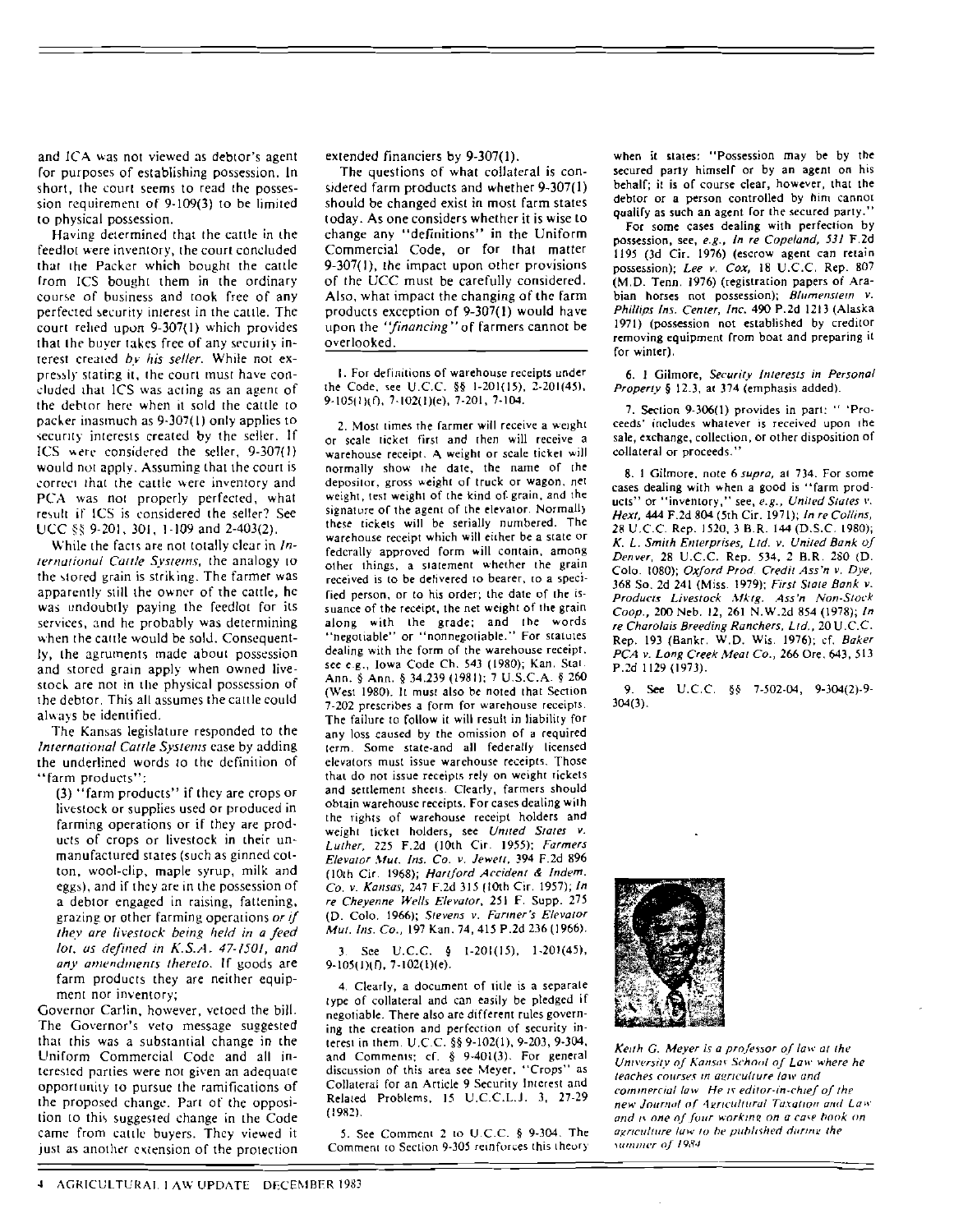## REPARATION PROCEEDING CONTINUED FROM PAGE 2

Plaintiff was ordered to pay defendant sum of money plus interest thereon, whereupon plaintiff initialed action for declaratory judgment, asking that order be stricken on basis that Secretary of Agriculture did not have jurisdiction of subject matter. Defendant moved for dismissal. The District Court, O'Connor, Chief Judge, held that enforcement proceeding pursuant to Packers and Stockyards Act is exclusive method for review of reparation order.

## MEMORANDUM AND ORDER O'CONNOR, Chief Judge.

This matter is before the court on defendant's mOlion to dismiss for lack of subject matter jurisdiction and for failure to state a claim upon which relief can be granted,

Defendant John Hardy. Jr., brought a reparation proceeding against Fort Scott Sale Company, Inc., undcr the Packers and Stockyards Act, 1921, as amended, 7 U.S.C.  $\S$ § 181-229. A hearing on the dcfendant's reparation complaint was held on December 15, 1981, and on October 15, 19R2, Donald A. Campbell, Judicial Officer of the United States Department of Agriculture, ordered that Fort Scott Sale Company, Inc., plaintiff herein, pay to Mr. Hardy \$14,568.57, plus interest thereon at the rate of 13% per annum from December 1, 1979 until paid. Fan Scott Sale Company, Inc., initiated this action for declaratory judgment, asking that the Secretary's order be stricken on the basis that he did not have jurisdiction of the subject matter. The defendant· john Hardy, Jr., has moved for dismissal, and the United States has intervened and filed its brief in support of the defendant's motion to dismiss.

The basis of defendant's motion is that an enforcement proceeding under 7 U.S.C. § 210(f) is the exclusive method for review of reparation orders. Plaintiff, on the other

hand, argues that the enforcement proceeding is not the exclusive method for review and thal a declaratory judgment action is proper in this case. We hold that Ihe enforcement proceeding pursuant to  $7$  U.S.G. § 210(f) is the exclusive method for review of a reparation order and, therefore, this court does not have subject matter jurisdiclion.

In *Moly Livestock Commission Co. v. Hardin,* 446 F.2d 4 (8th Cir.1971), it was held that the enforcement procedure set forth in 7 U.S.C. § 21O(f) is the exclusive method for judicial review of reparation orders and, therefore, the court of appeals did not have jurisdiction to entertain a petition for direct review of a reparation order issued by the Secretary of Agriculture. The court in *Moly* relied on *l.CC v. Atlantic Coast Line Railroad,* 383 U.S. 576, 86 S.Ct. 1000, 16 L.Ed.2d 109 (1966), which interpreted a provision in the Interstate Commerce Act substantially identical to 7 U.S.C. § 210(f). The Court in *Atlantic Coast Line* stated the policy of the Act was to encourage prompt payment of reparation awards and, to effectuate that policy, Congress had provided for certain procedural and substantive benefits, in particular, choice of venue, which would not be available in an action brought by the carrier (the defendant in the reparation suit). The Court also found that there was ample opportunity to secure review of the reparation order through defense on an enforcement action. Therefore, carriers are pre· cluded from obtaining review in a forum other than that chosen by the shippers. This same rationale applies to the identical pro vision of the Packers and Stockyards Act, 7 U.S.C. § 210(f). Although *Maly* was a situation in which direct review was sought in the court of appeals, the case on which it relies, *Atlantic Coast Line*, was an action

involving direct review sought in the district court, which is the situation here.

The plaintiff will not be denied judicial review of the reparation order. It will mere· ly be denied its choice of forum. Il will be required to challenge the validity of the reparation order in an enforcement proceeding brought by the defendant in the defendant's choice of forum. To rule otherwise would defeat the benefits given complaintants in enforcement proceedings, namely, choice of forum, treatment of the Secretary's findings as *primo facie* evidence of the facts, and reasonable atlorney fees. If the plaintiff wishes 10 chaIIenge the Secretary of Agriculture's jurisdiction to issue the reparation order, it may do so for the first time in the enforcement action. *Guenther v. Morehead,* 272 F.Supp. 721, 724 (S.D. Iowa 1967); *see 0150 Rice v. Wilcox,*  630 F.2d 586, 589 (8th Cir. 1980).

The cases cited by plaintiff are inapposite. Plaintiff cites the Administrative Procedure Act (APA) for the proposition that it is entitled to judicial review. Plainriff is not being denied judicial review. It is merely being denied its choice of forum. In fact, § 1O(b) of the APA provides that "(t]he form of proceeding for judicial review is the special statutory review proceeding relevant to the subject matter in a court specified by statute or, *in the absence of inadequacy {hereof,* any applicable form of legal action, including actions for deetaratory judgments ... " 5 U.S.c. § 703 (emphasis added). The statutory review proceeding in this case is adequate. Therefore, plaintiff must seek redress in its defense of the enforcement action.

Because we lack jurisdiction, it is unnecessary to consider defendant's motion to dismiss for failure to state a claim.

IT IS THEREFORE ORDERED that defendant's motion to dismiss be and hereby is granted.